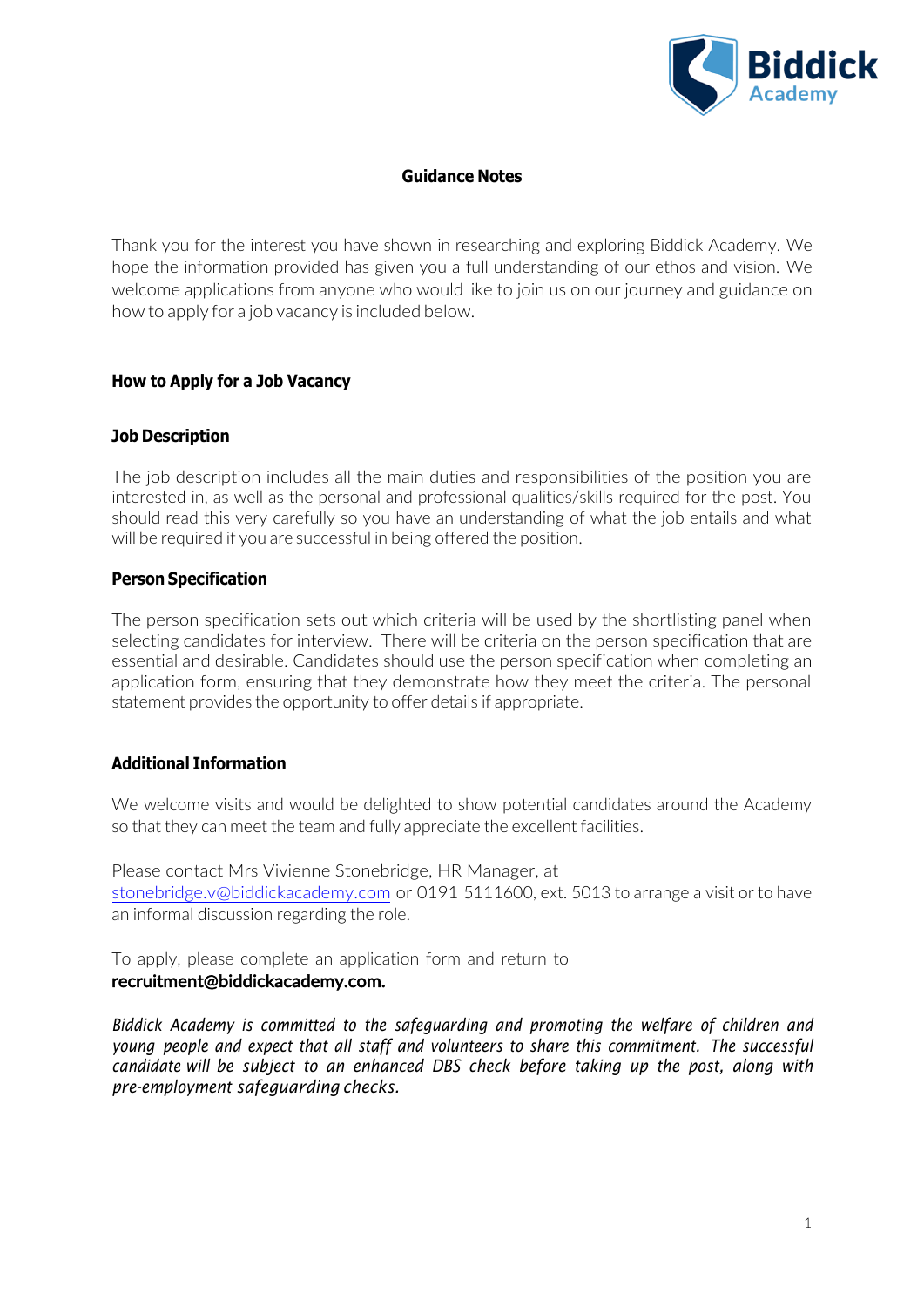

# **Guidance on Completing an Application**

Please read these notes before completing an Application Form. The information provided on the Application Form will be used to assess whether you are shortlisted for interview and this will be cross-referenced against the criteria on the Person Specification.

## **General Advice:**

- CV's are not accepted. You must complete an Application Form.
- The Application Form should be completed in black ink or type.
- Ensure that applications are sent through to the correct email address before the closing date. Late applications will not be accepted.
- Make sure that you complete all sections of the application form as fully and clearly as possible, remembering that the information on the form is used to assess your suitability for the position.
- If you need to, you can continue your application on additional pages.
- When completing an Application Form ensure that it relates directly to the person specification for the post.
- Providing false information on the Application Form may lead to withdrawal of any conditional offer of employment, or disciplinary procedures if you have already been appointed to the post.
- If you have a disability that prevents you from completing the Application Form please contact Mrs Vivienne Stonebridge, HR Manager at [stonebridge.v@biddickacademy.com](mailto:stonebridge.v@biddickacademy.com)

# **Personal Details**

This section will not be submitted to the shortlisting panel.

This section contains some basic details about yourself and the post you are applying for.

Please complete whether you consider yourself to have a disability. This may include a physical or mental impairment which has a substantial and long-term adverse effect on your ability to carry out normal day to day activities. If you answer yes please detail any specific requirements to assist with an interview so that the necessary arrangement and or adjustments can be made.

### **Pre-employment Checks**

Biddick Academy is legally obligated to process an enhanced Disclosure and Barring Service (DBS) check before confirming appointments to relevant posts.

The DBS check will reveal both spent and unspent convictions, cautions, reprimands and final warnings, and any other information held by local police that's considered relevant to the role. Any information that is "protected" under the Rehabilitation of Offenders Act 1974 (Exceptions) Order 1975 will not appear on a DBS certificate.

For posts in regulated activity, the DBS check will include a barred list check.

It is an offence to seek employment in regulated activity if you are on a barred list.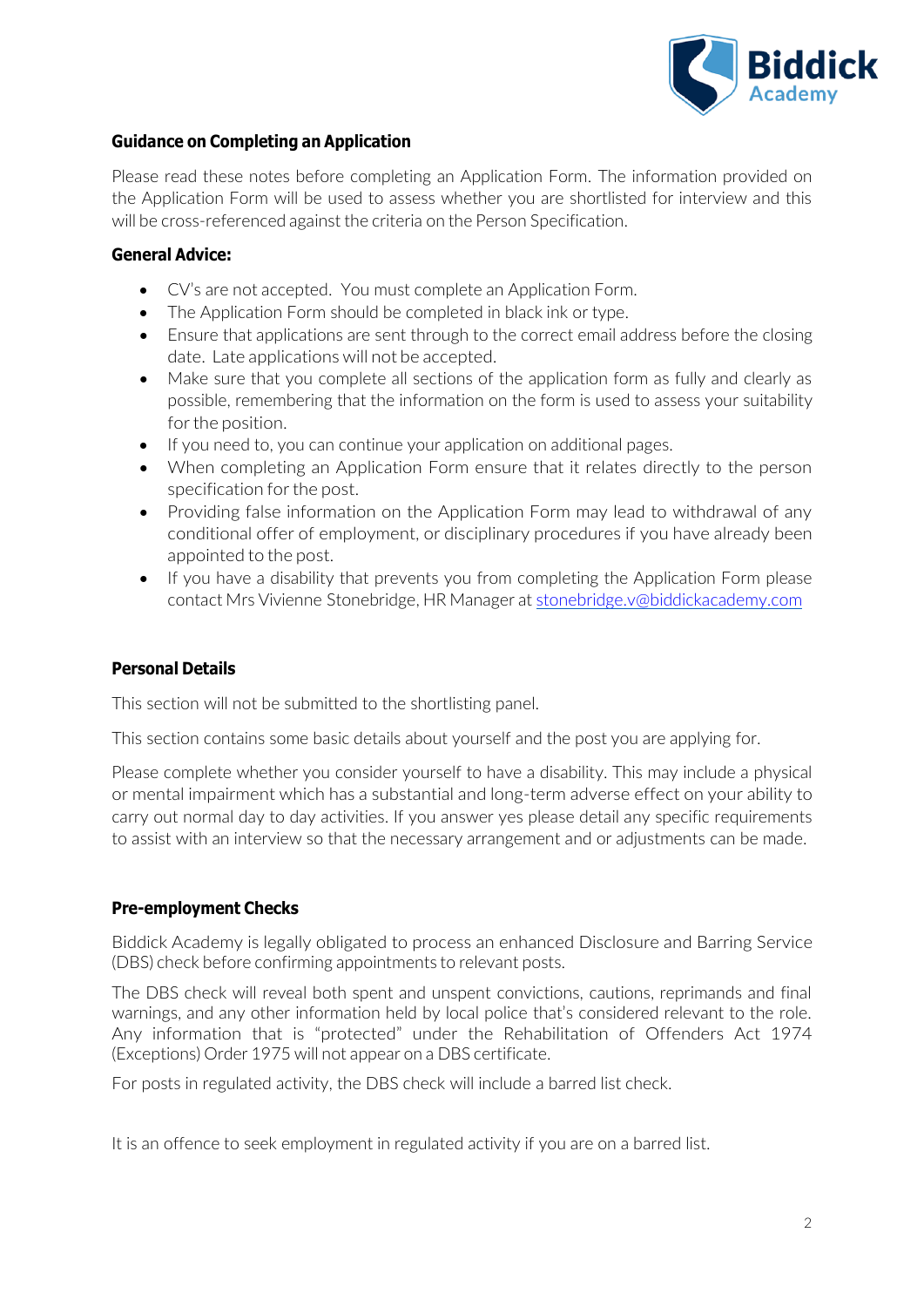

Any data processed as part of the DBS check will be processed in accordance with data protection regulations and the Academy's privacy notice.

If you have lived or worked outside of the UK in the last 5 years, the Academy may require additional information in order to comply with 'safer recruitment' requirements.

Any job offer will be conditional on the satisfactory completion of the necessary preemployment checks.

We will not ask for any criminal records information until we've received the results of a DBS check. Any convictions listed on a DBS check will be considered on a case-by-case basis to assess suitability for the job role applied for. You will be asked to tick that you understand this on the application form.

## **Employment History**

Please state your current or last employer's name and address in full and give a brief description of current duties and responsibilities.

Provide details of any employment, including voluntary and unpaid that you wish to continue should you be successful in your application.

In the previous employment section please account for all the time since you left school, college or university. List your jobs, with the most recent first, stating month and year including both paid and voluntary work. Complete all the requested information for each employment.

Ensure that you provide details of any gaps in employment including the dates and reasons.

### **Education and Training**

Please list your qualifications, starting with the most recent. Ensure that you include the qualification gained and the grade received.

### **Further Training and Professional Development**

List any formal, informal or on the job training you have received which you consider relevant to the post.

Also, include membership of any professional bodies in this section.

### **Teacher Status**

This section is to be completed for all applications for teaching posts.

If you have QTS please provide your Teacher Reference Number.

Include details of the subjects you have taught including subsidiary subjects.

Any offer of employment will be conditional to various pre-employment checks. Please answer the questions regarding prohibition orders and sanctions. The Academy will undertake the checks prior to any offer of employment being confirmed.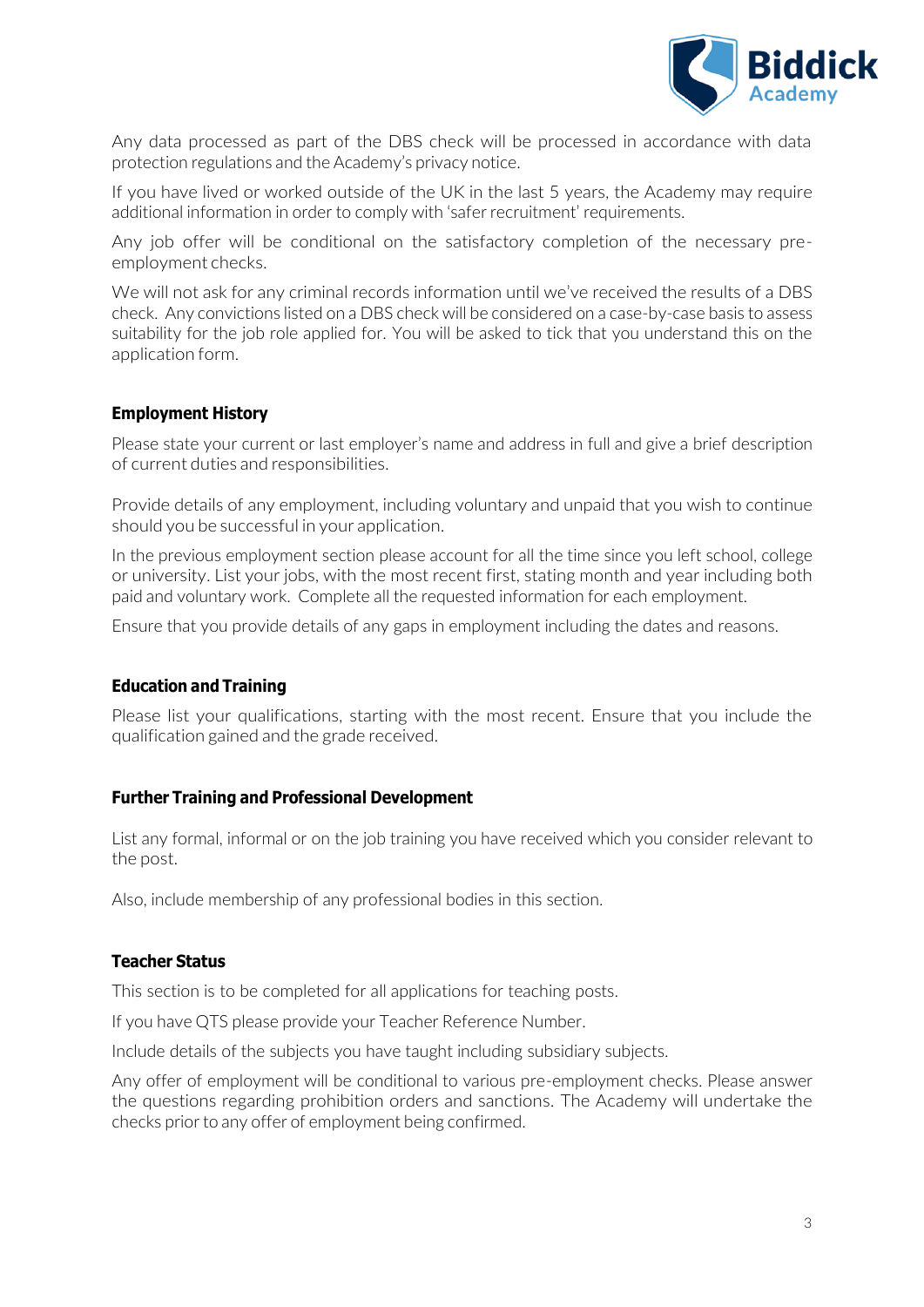

# **References**

Please give the name and contact details of **TWO** independent referees who will provide information regarding your suitability for this job. **ONE** of the referees must be your current or most recent employer.

If you are not currently working with children but have done so in the past, the second referee should be the employer by whom you were most recently employed to work with children.

The Academy reserves the right to seek references prior to interview and any additional references we deem appropriate.

Referees must be able to provide information about your suitability for the post. References provided by relatives, friends or people with whom you live with are not acceptable.

Please ensure that the contact details for the referees is completed fully with address, telephone number and work email address.

If you are shortlisted, contact will be made with the referees you supply on the Application Form.

No conditional offer of employment will be made until references, that are satisfactory to the Academy, are received.

## **Personal Statement**

The personal statement is your opportunity to tell us why your experience, skills and knowledge make you a suitable candidate for the job. When completing your personal statement read the job description and person specification carefully to match you skills and experience to those required.

The personal statement forms an important part of the shortlisting process and therefore it is vital that you demonstrate how you meet the selection criteria in the statement.

The personal statement should not exceed 1,500 words.

# **Declaration**

Please ensure that you sign the declaration to declare that the information you have provided on the form is complete and accurate and that you understand the consequences should this be found to not to be the case.

### **Safeguarding Declaration**

Please ensure that you sign the safeguarding declaration to declare that you are not barred from working with young people and you do not have any sanctions or conditions on your employment.